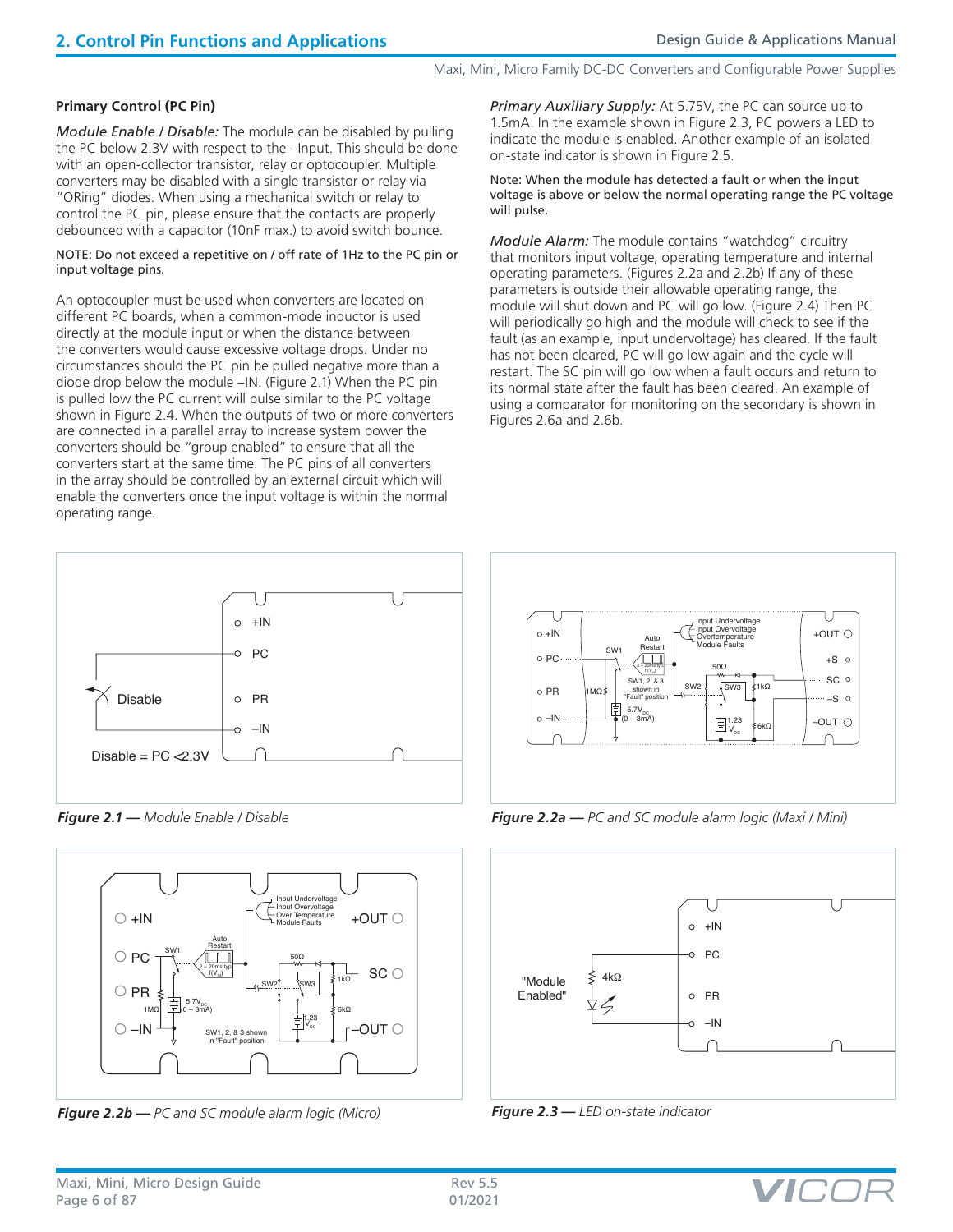

*Figure 2.4 — PC / SC module alarm timing Figure 2.5 — Isolated on-state indicator*



*Figure 2.6a — Secondary side on-state (Maxi / Mini) Figure 2.6b — Secondary side on-state (Micro)*

# **Parallel Bus (PR Pin)**

A unique feature has been designed into Vicor Maxi, Mini, Micro converter modules that facilitates parallel operation for power expansion or redundancy. The PR pin is a bidirectional port that transmits and receives information between modules. The pulse signal on the parallel (PR) bus serves to synchronize the high-frequency switching of each converter which in turn forces them to load share. These modules possess the ability to arbitrate the leadership role; i.e., a democratic array. The module that assumes command transmits the sync pulse on the parallel bus while all other modules on the bus listen. In the event of a failure of the lead module, the array "elects" a new leader with no interruption of the output power.





### *Connection methods for the PR bus include:*

- **1.** *AC-coupled single-wire interface:* All PR pins are connected to a single communication bus through 0.001µF (500V) capacitors. This interface supports current sharing and is fault tolerant except for the communication bus. (Figure 2.7) This method may normally be used with a maximum of three converters.
- **2.** *Transformer-coupled interface:* Modules or arrays of modules may also be interfaced to share a load while providing galvanic isolation between PR pins via a transformer-coupled interface. For large arrays, buffering may be required. The power source for the buffer circuit may be derived from the PC pins. For arrays of four or more modules, the transformer-coupled interface is recommended. (Figure 2.8)

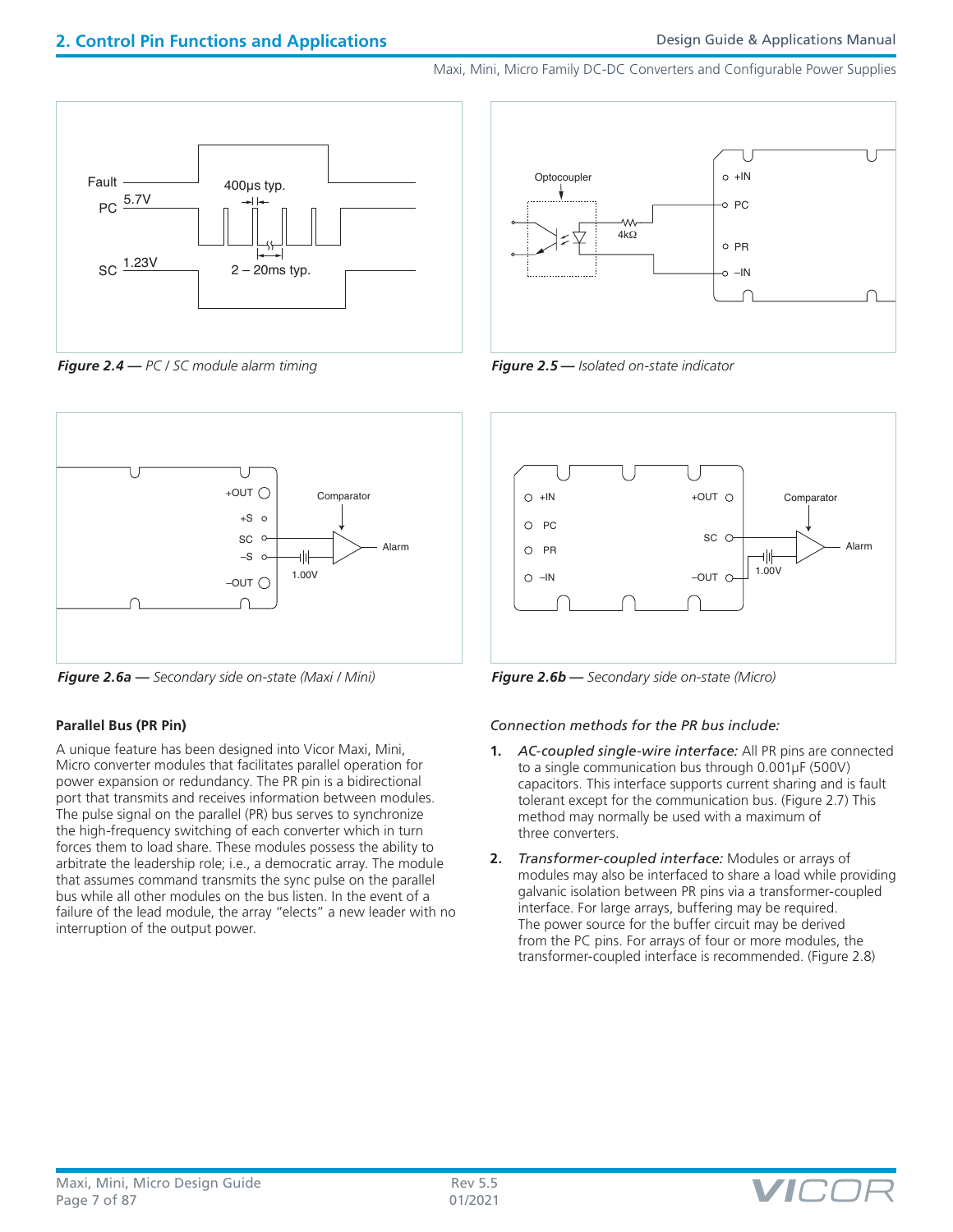#### **Parallel Operation Considerations**

Care must be taken to avoid introducing interfering signals (noise) onto the parallel bus that may prevent proper load sharing between modules, instability or module failure. One possible source of interference is input ripple current conducted via the + and –Input power pins. The PR signal and DC power input share a common return, which is the –Input pin. Steps should be taken to decouple AC components of input current from the parallel bus. The input to each converter (designated as  $+$  and  $-$  pins on the input side of the module) should be bypassed locally with a 0.2µF ceramic or film capacitor. This provides a shunt path for high-frequency input ripple current. A Y-rated 4,700pF capacitor should be connected between both the + and –Input pins and baseplate of each module, thus creating a shunt path for common-mode components of current. Attention to the PC board artwork should minimize the parasitic impedance between –Input pins of parallel modules to ensure that all PR pins are referenced to the same potential or use a transformer-coupled interface. Modules should be placed physically close to each other and wide copper traces (0.75in [19mm], 2oz copper) should be used to connect power input pins. A dedicated layer of copper is the ideal solution.

Some applications require physical separation of paralleled modules on different boards and / or input power from separate sources. For applications using separate sources, please refer to the "Hot-Swap Capability Eliminates Downtime" application note on the Vicor website. In these cases, transformer coupling of the PR signal, per Figure 2.8, is required to prevent inter-module common-mode noise from interfering with the sync-pulse transmission. High-speed buffering may be required with large arrays or if the distance between modules is greater than a few inches. This is due to the fact that all modules, except the one that's talking, are in the listening mode. Each listener presents a load to the parent (talker), which is approximately 500Ω shunted by 30pF capacitance. Long leads for the interconnection introduce losses and parasitic reactance on the bus, which can attenuate and distort the sync-pulse signal. The bandwidth of the PR bus must



*Figure 2.7 — AC-coupled single-wire interface Figure 2.8 — Transformer-coupled interface*

be at least 60MHz, and the signal attenuation must be minimized so that the PR pulse level at the PR pin is not less than 4V. In most cases transformer coupling without buffering is adequate for up to four modules connected in parallel. A damping resistor must be added in series with the PR pin of each module; the resistor must be located in close proximity to the PR pin and should not be less than 33Ω. Table 2.1 below lists the recommended values. The PR pulse fidelity should be checked during the development stage of the module array to ensure it has sufficient amplitude and it is free of resonance. Please refer to Application Note [AN:207](http://www.vicorpower.com/documents/application_notes/AN_Designing%20High-Power%20Arrays.pdf) for further details.

| Number of Converters in Parallel | *R1 value Q                                                                                                            |
|----------------------------------|------------------------------------------------------------------------------------------------------------------------|
|                                  | 75                                                                                                                     |
|                                  | 50                                                                                                                     |
|                                  | 33                                                                                                                     |
| 5 or more                        | refer to application note:<br>Designing High-Power Arrays<br>using Maxi, Mini, Micro<br><b>Family DC-DC Converters</b> |

*Table 2.1 — Recommended damping resistor (\*R1) values*

Careful layout is important for the PR bus to avoid noise pickup. The PR bus should not be run underneath or alongside the modules, nor should it pass in close proximity to strong magnetic or electrostatic fields. When the outputs of two or more modules are joined in a parallel array, the modules should be "group enabled" to ensure that they all start at the same time. The PC pins of all converters in the array should be controlled by an external circuit which will enable the converters once the input voltage is within the normal operating range. Please consult with Applications Engineering at any Vicor Technical Support Center for additional information.





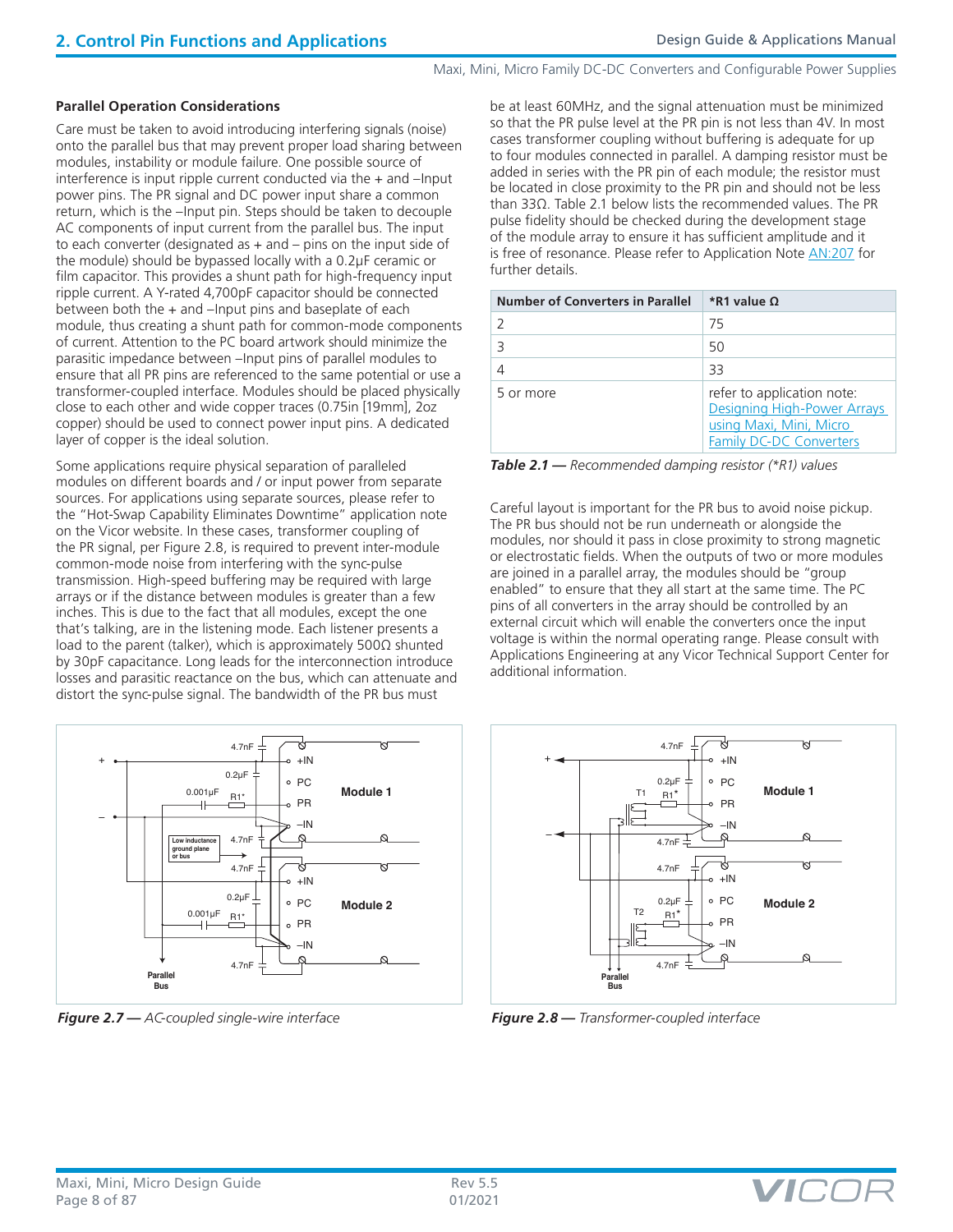### **Control Functions and Output Considerations**

**Parallel Operation (PR Pin):** The PR pin supports paralleling for increased power with N+1 or N+M redundancy. Modules of the same part number will current share if all PR pins are suitably interfaced. Figures 2.9 and 2.10 show connections for the Maxi and Mini modules; Figure 2.11 shows connections for Micro array. Applications containing two or more Micro modules must define a designated parent (talker) by stagger trimming the output voltage of each subsequent module down by at least 2% or setting the remaining Micro modules in the system as designated listeners by connecting the SC pin to the negative output pin.

*PR Pin Considerations:* When paralleling modules, it is important that the PR signal is communicated to all modules within the parallel array. Modules that do not receive a PR pulse in a parallel array will not current share and may be damaged by running in an overpower condition.

All modules in an array must be of the same part number. Series connection of outputs is accomplished without connecting the PR pins and allowing each module to regulate its own output voltage. Since the same current passes through the output of each module with the series connection, power sharing is inherent. Series connection of inputs requires special precautions, please contact Applications Engineering for assistance.



*Figure 2.9 — N+1 module array output connections (Maxi and Mini)*

*Array Output Overvoltage Protection (OVP):* In order to maintain the highest possible uptime of a parallel array the converters use an output overvoltage protection system (OVP) that is highly resistant to false tripping. For the converter to shut down due to an OVP condition, two conditions must be satisfied (logical AND);

- **1.** The voltage at the output terminals must be greater than the OVP set point.
- **2.** The secondary control IC within the converter must be requesting a power-conversion cycle from the internal primary control IC.

By using this logic, false tripping of individual converters due to externally induced OVP conditions such as load dumps or being driven by an external voltage source at the output terminals is minimized.

Modules connected in a parallel array rely on the active-parent module for OVP of the entire array. Modules acting as boosters (children) in the array are receiving external requests for power-conversion cycles (PR pulse) and will not shut down from an OVP condition. Therefore it is imperative that the + and –Output pins of modules connected in a parallel array never be allowed to become open circuited from the output bus. An open circuit at the output terminals will result in terminal voltages far in excess of the normal rating causing permanent damage to the module and possible hazardous conditions.



*Figure 2.11 — Parallel module array output connections (Micro)* 



*Figure 2.10 — ORing diodes connections (Maxi and Mini)*

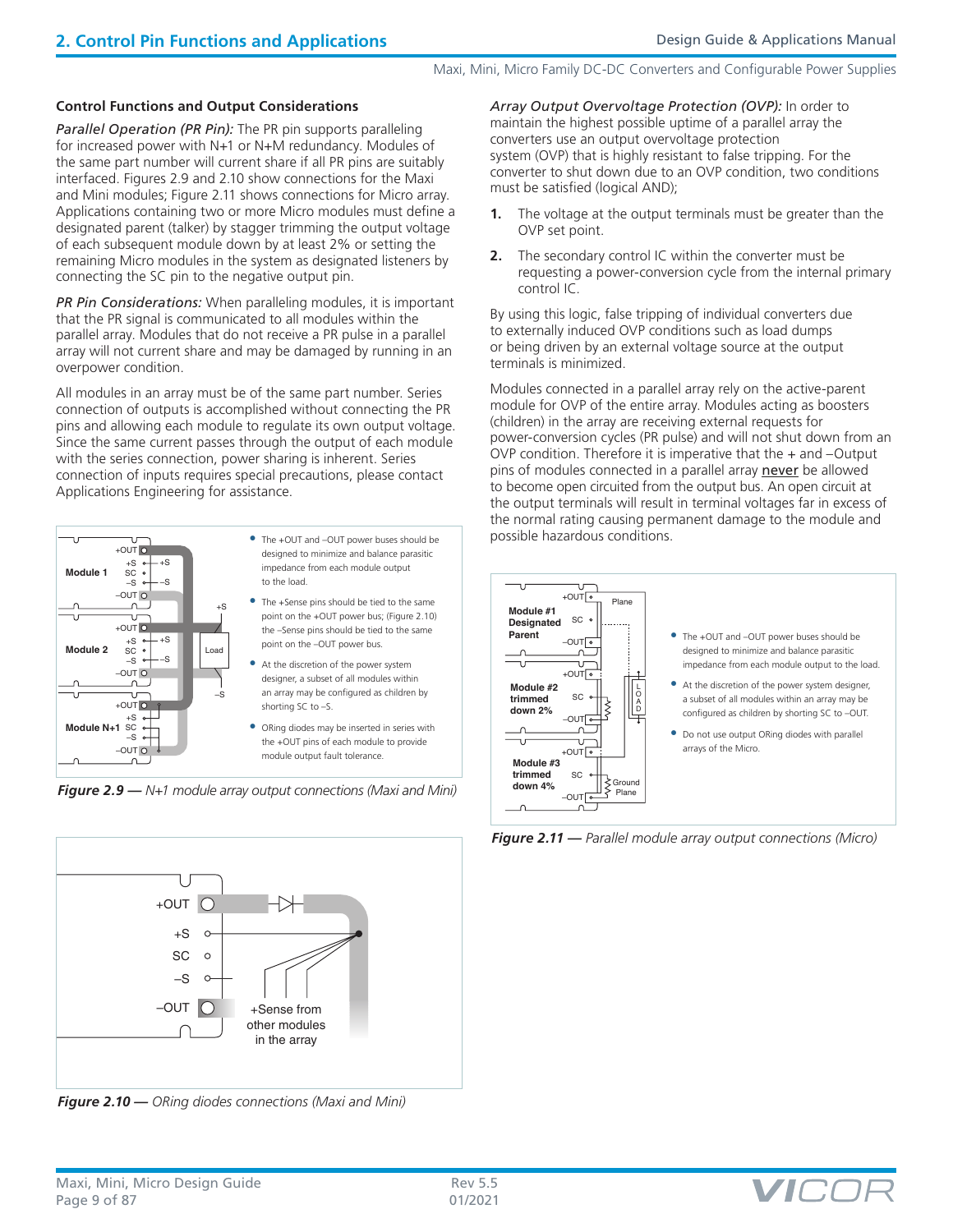### **Control Functions, Secondary Control (SC Pin)**

*Output Voltage Programming:* The output voltage of the converter can be adjusted or programmed via fixed resistors, potentiometers or DACs.

**Trim Down:** The converter is **not** a constant-power device; it has a constant-current limit. Hence, available output power is reduced by the same percentage that output voltage is trimmed down. Do not exceed maximum-rated output current. The trim-down resistor must be connected to the –S pin (–Out pin on a Micro). (Figures 2.12a and 2.12b)

*Trim Up:* The converter is rated for a maximum delivered power. To ensure that maximum rated power is not exceeded, reduce maximum output current requirement in the application by the same percentage increase in output voltage. The trim-up resistor must be connected to the +S pin (+OUT pin on a Micro.) Do not trim the converter above maximum trim range (+10%) or the output overvoltage protection circuitry may be activated. (Figures 2.13a and 2.13b)

*SC Pin and Output Voltage Trimming:* If no connection is made to the SC pin, the SC pin voltage will be 1.23V referenced to –S (–OUT pin on a Micro) and the output of the converter will equal the nominal output voltage. When the SC pin voltage is set by an external source such as a D/A converter, the % change in SC will be equal the % change in the output voltage.

For example, an application requires a +10, 0% (nominal), and a –15% output voltage adjustment for a 48V output converter. Referring to the table below, the voltage that should be applied to the SC pin would be as follows:

| $V_{SC}$ | ν <sub>ουτ</sub> | <b>Change from Nominal</b> |
|----------|------------------|----------------------------|
| 1.046    | 40.8             | $-15%$                     |
| 1.230    | 48.0             | $0\%$                      |
| 1353     | 52 S             | $+10%$                     |

Circuits such as op-amps and D/A converters, which directly drive the SC pin, should be designed to limit the applied voltage to the SC pin. It is also important to consider voltage excursions that may occur during initialization of the external circuitry. The external circuit must be referenced to the –S pin (–OUT on Micro). See Figure 2.14 for remote sense implementation on Micro.

For systems that require an adjustable output voltage, it is good practice to limit the adjustment range to a value only slightly greater than that required. This will increase the adjustment resolution while reducing noise pickup.

It is recommended that the maximum rate of change applied to the SC pin be limited to 30Hz, sinusoidal. Small step-up changes are permissible; however, the resultant change in the output voltage can create significant current demands due to charge requirements of both the internal and external output capacitance. In no case should the converter be driven beyond rated continuous output current. The response to programming a lower output voltage is limited by the energy stored in both the internal and external output capacitance and the load. The converter cannot sink current to lower the output voltage other than a minimal internal preload.

Contact Applications Engineering if the module's output is to be dynamically trimmed.

Trimming resistor calculators are available on the Vicor web site at [http://www.vicorpower.com/powerbench.](http://www.vicorpower.com/powerbench) (Figure 2.16)

Resistor values can be calculated for fixed trim up, fixed trim down and for variable trim up or down. In addition to trimming information, the web also includes design tips, applications circuits, EMC suggestions, thermal design guidelines and PDF data sheets for all Vicor products. Evaluation Boards (Figure 2.15) are available for the Maxi, Mini and Micro DC-DC converters.

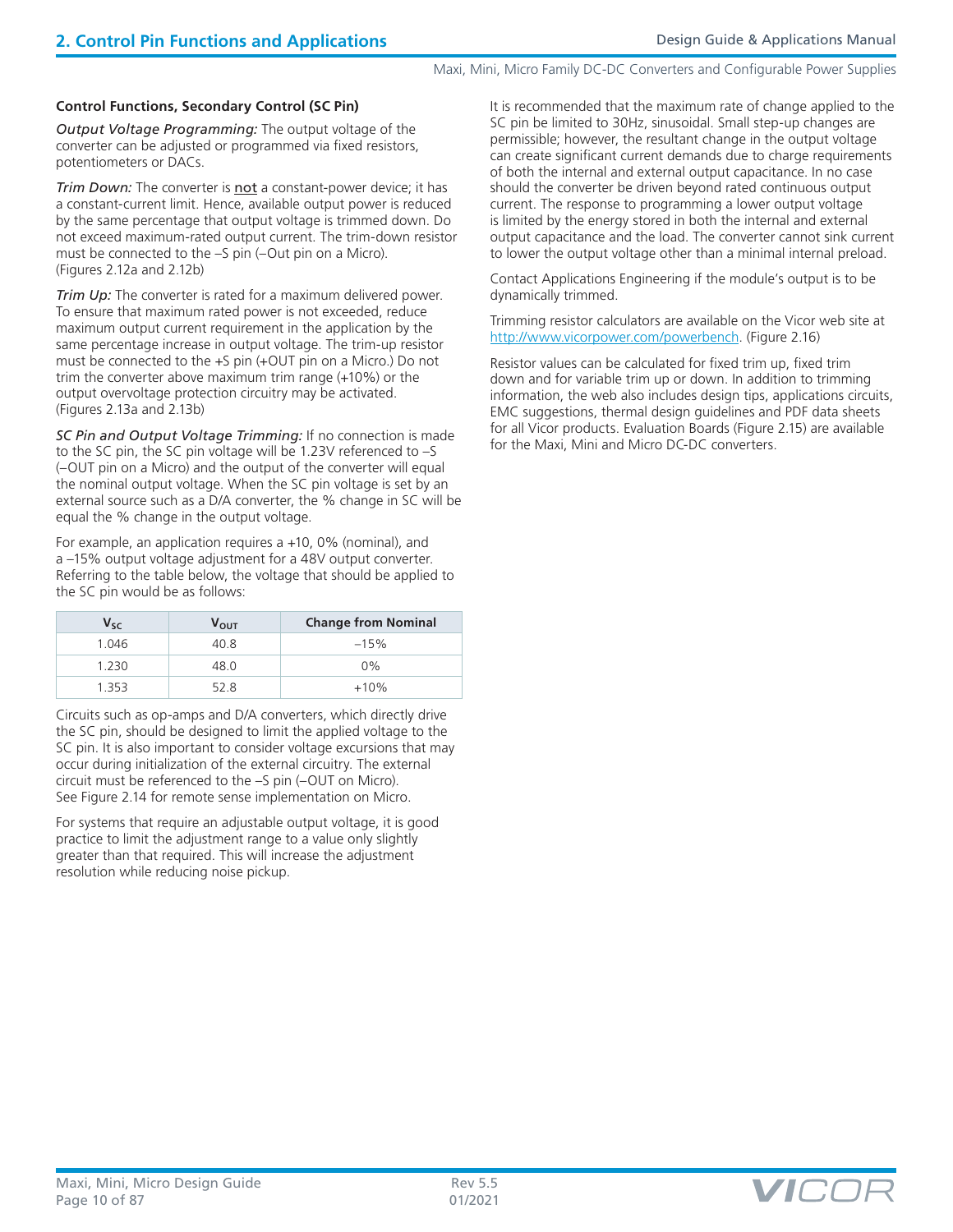

*Figure 2.12a — Output voltage trim-down circuit (Maxi / Mini) Figure 2.12b — Output voltage trim-down circuit (Micro)*



*Figure 2.13a — Output voltage trim-up circuit (Maxi / Mini) Figure 2.13b — Output voltage trim-up circuit (Micro)*









*Figure 2.14 — Voltage-drop compensation (Micro) Figure 2.15 — Evaluation Boards; Available for Maxi, Mini and Micro Family DC-DC converters*